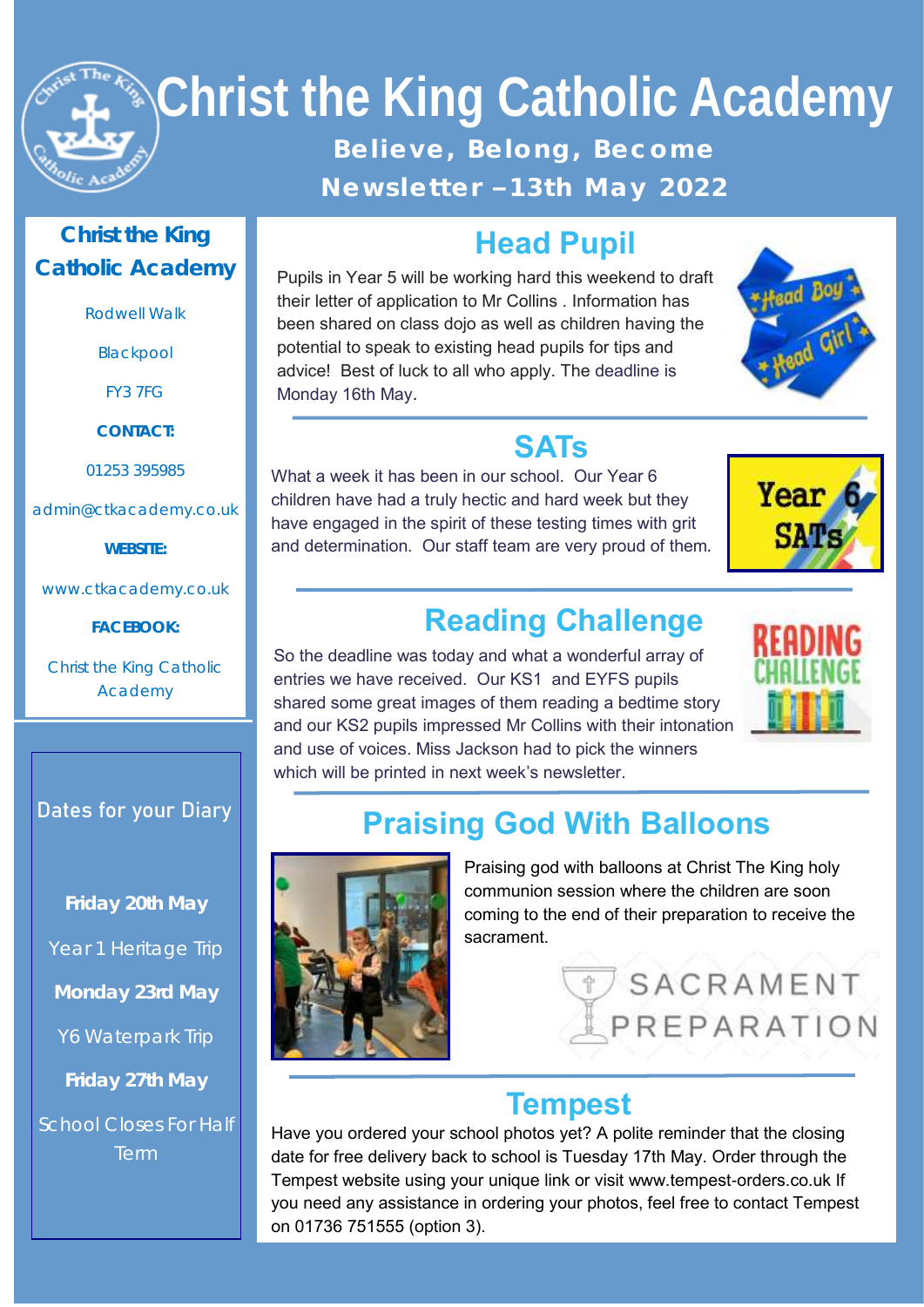

# **Christ the King Catholic Academy**  Believe, Belong, Become **N e w s l e t t e r – 1 3 t h M a y 2 02 2**

# **Golden Book Assembly**

Congratulations to all those that received a certificate this week.

**Nursery** - Harper R for her sensible behaviour and learning to follow our rules, keep it up Harper, we are proud of you!

Libby H for trying hard with number recognition and counting when she found it a bit tricky, well done Libby, what a super star!

**Reception**- Victoria C for excellent speedy reading - you are really impressing Mrs Schofield! Winnie T for wonderful signing. It is lovely to see how you are communicating with your friends and teachers.

**Year 1**- Isabella D for doing so well with your new special eye patch. We are so proud of you for keeping it on the whole time and not fussing with it. Well done! :)

Ashton H & Joshua O for really impressing Miss Calvert, Mrs Kirkham and Mrs McKellar by completing your writing sessions inside the classroom this week. We are so proud of you for working more independently. A huge well done boys!

**Year 2**- Antoni B for brilliant listening skills all week. Antoni has been on top form with answering questions in group discussions. We are so proud of you. Keep it up.

Matthew S for doing extra work at home. I am so proud of Matthew for getting extra sats papers and working hard to show his mum how to work out tricky questions. Keep going!

Natasza K for doing extra work at home. I am so proud of Natasza for getting extra sats papers to practise ready for our quizzes next week. Keep going!

**Year 3** - Bobby-Joe L. Bobby answered lots of questions correctly in RE. Well done Bobby! Sophia B Sophia showed she has great knowledge of RE. She told me how Mass is similar to the Last Supper. Well done Sophia!

Cody S. Cody has tried his best in maths. He has divided numbers with remainder. Well done Cody!

**Year 4**- Isabelle B-E. Izzy has given a random act of kindness this week that made Mr Mitchell smile. Keep up this positive attitude Izzy.

Joseph J. Joey has been a bright spark of late - with both his academical performance, but also his attitude to all things CTK. A really positive attitude over the last few weeks that has brightened up the classroom. Thank you Joey.

**Year 5**- Charlie A for showing excellent resilience during DT. You were finding it hard to create your windmill but didn't give up and made it fully functioning - well done!

Kaja C for showing excellent resilience during DT. You were finding it hard to create your windmill but didn't give up and made it fully functioning - well done!

**Year 6**- Sandra M for excellent reading at home. Keep it up! Jethro H for his focussed revision ready for his SATS





Harper R Victoria C & Winnie T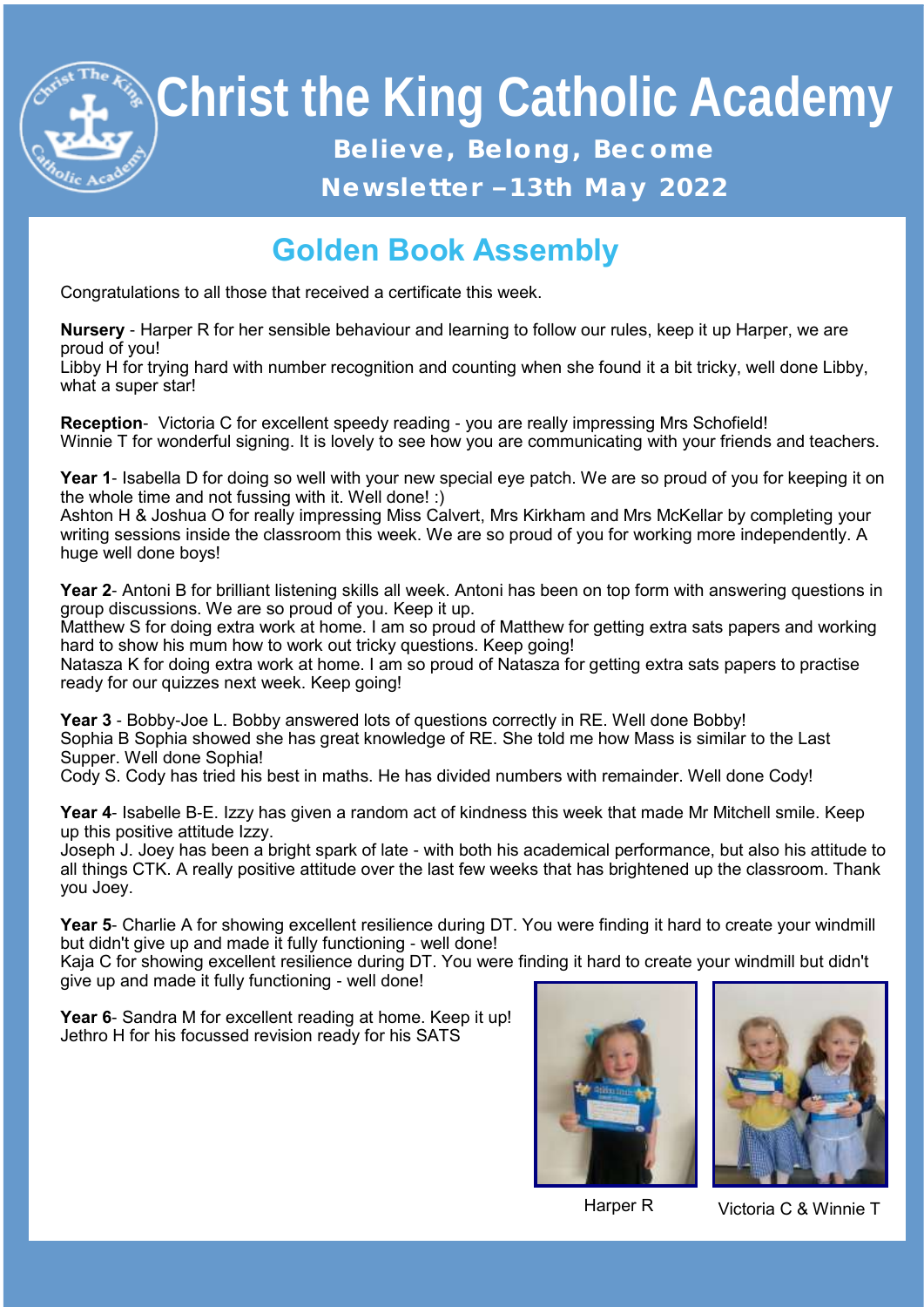

#### **Wonderful Wednesday**

Our wonderful Wednesday names this week are:

Year 1– Willow F & Marley S

Year 2– Teddy B & Byron B

Year 4– Emily MV & Ruby C

Year 5- Lena S & Stan P

Year 6– Deklyn H & Krystal H

Well done to you all.



#### **Nursery News**

other with kind hands and words and developing lovely friendships. This week we have started to look at the story 'We're going on a bear hunt' , a favourite for the children and teachers! The children have been exploring the different textures from the story, such as thick oozy mud and cold icy snow, then acting out the story using a text map. In maths we are arranging numbers and making number sets. The new children have been enjoying number rhymes and reciting numbers. The children have been learning about prayer and making the sign of the cross. Alongside treating each







### **Holiday Club**

Boathouse will be holding a holiday club at Christ the King again during the half term. The club will run from Monday 30th May till Thursday 2nd June. The club is fully funded for children entitled to free school meals. The session times are: Years 1 & 2 9am-12.30pm. Years 3, 4, 5 & 6, 1pm-4.30pm. There are letters at the office with all the information and how to book for this holiday club.